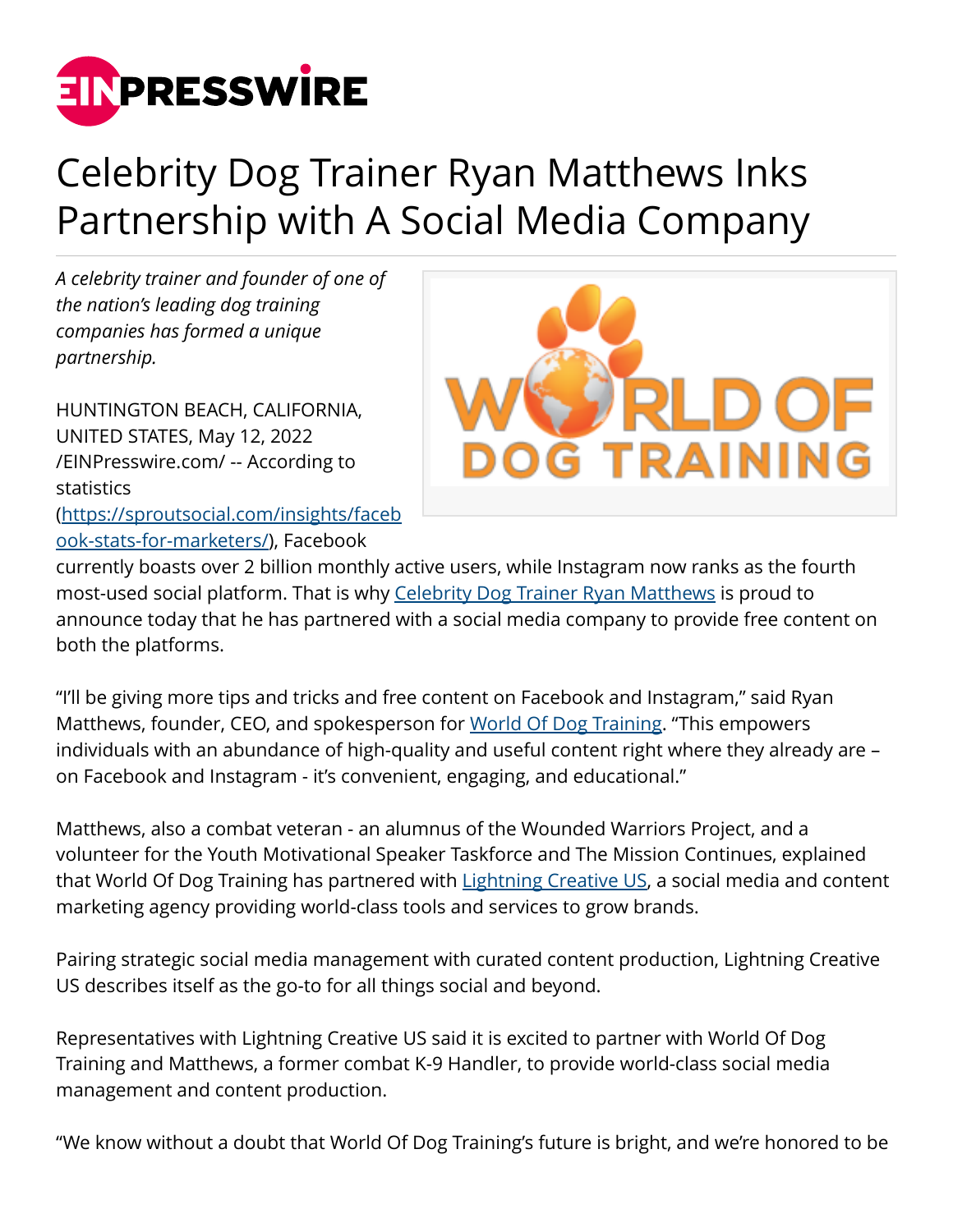one of many driving forces behind the brand's future growth," company representatives stressed, before adding, "Our brands' mission and higher purpose are greatly aligned. While Ryan Matthews transforms lives through dog training, Lightning Creative US is dedicated to service and community both in the work we produce and beyond."

The partnership could prove to have perfect timing as social media and the consumption of content via smartphones go hand-in-hand. Facebook's widespread mobile usage, statistics (<https://blog.hootsuite.com/instagram-statistics/>) show, is staggering, with 98.5 percent of users accessing via mobile, and 81.8 percent doing so exclusively.

Regarding the success of the partnership, representatives noted that both World of Dog Training and Lightning Creative US are highly driven, innovative and conscious brands.

"We understand the responsibility which comes with running a successful business capable of transforming lives and take our work seriously in order to maximize the impact we have on our clients, community, and world," representatives said. "Our partnership is an example of two powerful forces joining together to create a huge impact: elevating World of Dog Training to be the leader in the Dog Training Industry. Stemming from this will be an incalculable number of transformed dogs, humans, and communities."

For more information about Ryan Matthews, please visit [www.worldofdogtraining.com/about](http://www.worldofdogtraining.com/about-us)[us](http://www.worldofdogtraining.com/about-us).

###

About World Of Dog Training

World Of Dog Training is a heart-centered, results-driven company focused on ensuring you and your dog walk away without being tied to a leash! We want to see you wagging your tail with excitement, confident in your ability to understand your pup so you can effectively communicate and enjoy each other to the fullest. No more chasing Fido out of the house after he's peed on the carpet… again! It's time to teach your "good boy" how to be GREAT, something we've mastered at WODT – and something that you can master too!

Contact Details:

401 20th Street, Suite A Huntington Beach, CA 92648 United States

Ryan Matthews World Of Dog Training